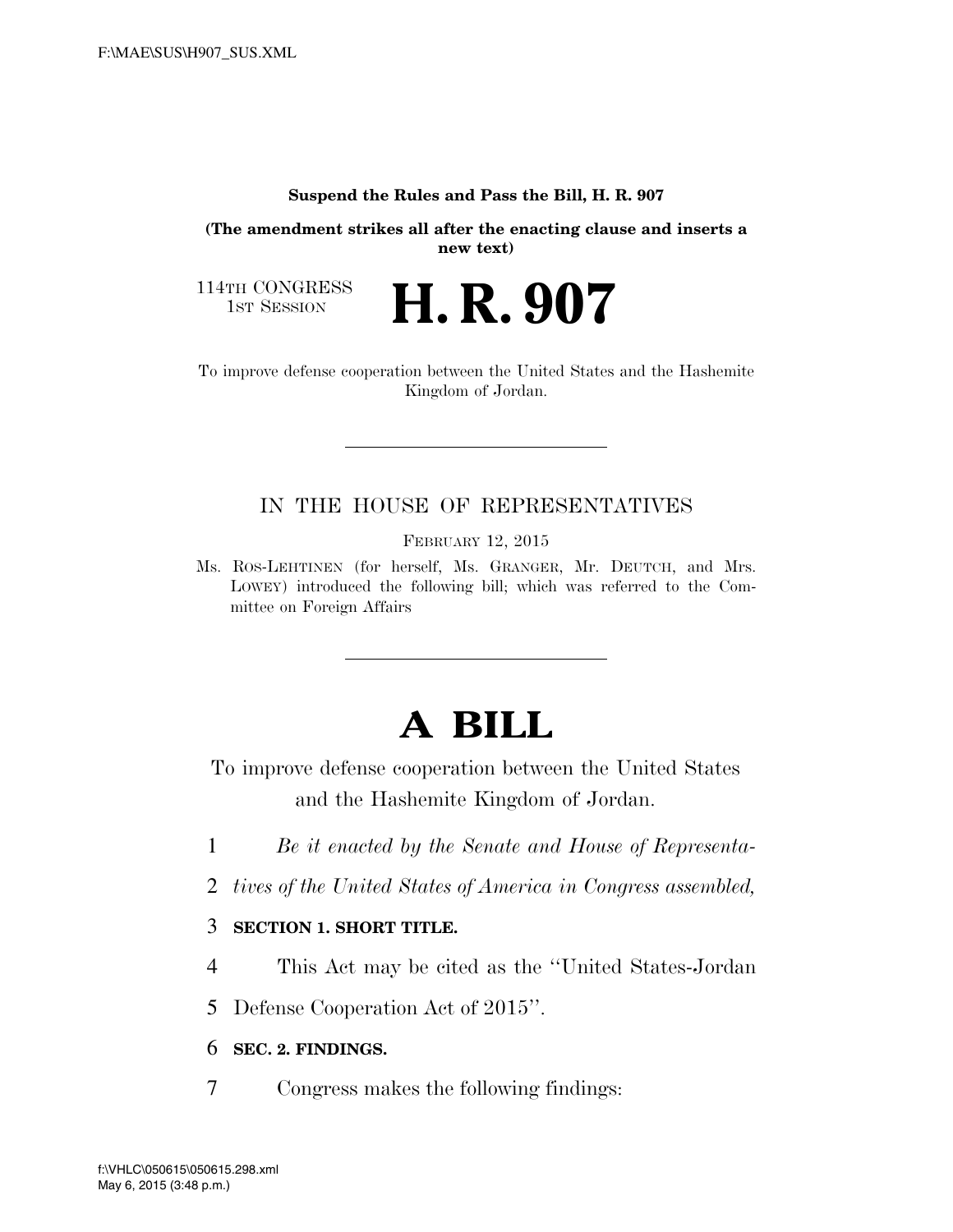$\mathfrak{D}$ 

 (1) As of January 22, 2015, the United States Government has provided \$3,046,343,000 in assist- ance to the Syria humanitarian response, of which nearly \$467,000,000 has been to the Hashemite Kingdom of Jordan. (2) As of January 2015, according to the United Nations High Commissioner for Refugees (UNHCR), there are 621,937 registered Syrian ref- ugees in Jordan and 83.8 percent of those refugees 10 live outside refugee camps. (3) In 2000, the United States and Jordan signed a free-trade agreement that went into force in 2001. (4) In 1996, the United States granted Jordan major non-NATO ally status. (5) Jordan is suffering from the Syrian refugee crisis and the threat of the Islamic State of Iraq and 18 the Levant (ISIL). (6) The Government of Jordan was elected as a non-permanent member of the United Nations Se- curity Council beginning in January 2014 and ter- minating in December 2015. (7) Enhanced support for defense cooperation with Jordan is important to the national security of the United States, including through creation of a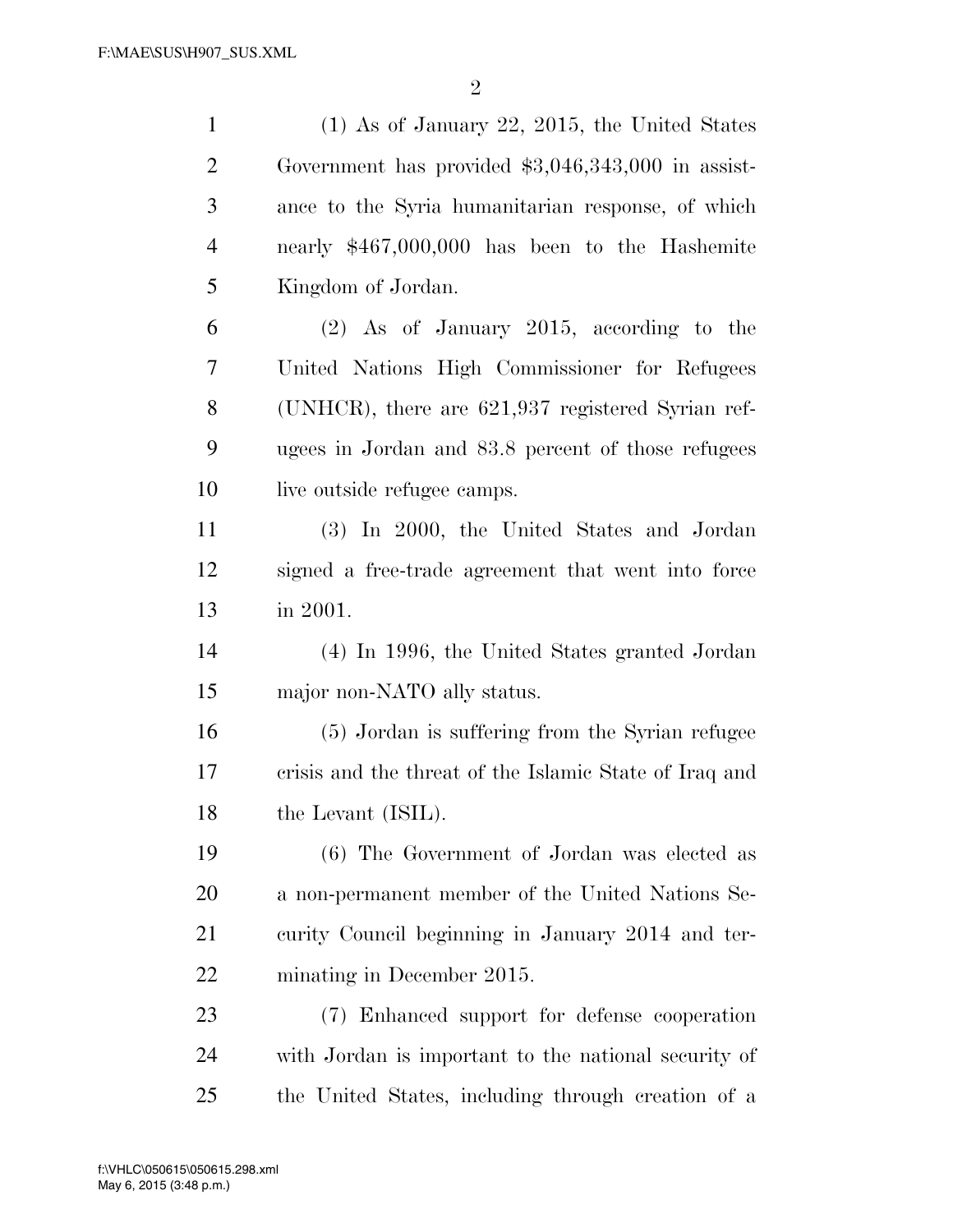| $\mathbf{1}$   | status in law for Jordan similar to the countries in                                    |
|----------------|-----------------------------------------------------------------------------------------|
| $\overline{2}$ | the North Atlantic Treaty Organization, Japan,                                          |
| 3              | Australia, the Republic of Korea, Israel, and New                                       |
| $\overline{4}$ | Zealand, with respect to consideration by Congress                                      |
| 5              | of foreign military sales to Jordan.                                                    |
| 6              | (8) The Colorado National Guard's relationship                                          |
| $\tau$         | with the Jordanian military provides a significant                                      |
| 8              | benefit to both the United States and Jordan.                                           |
| 9              | (9) Jordanian pilot Moaz al-Kasasbeh was bru-                                           |
| 10             | tally murdered by ISIL.                                                                 |
| 11             | $(10)$ On February 3, 2015, Secretary of State                                          |
| 12             | John Kerry and Jordanian Foreign Minister Nasser                                        |
| 13             | Judeh signed a new Memorandum of Understanding                                          |
| 14             | that reflects the intention to increase United States                                   |
| 15             | assistance to the Government of Jordan from                                             |
| 16             | $$660,000,000$ to \$1,000,000,000 per year for the                                      |
| 17             | years 2015 through 2017.                                                                |
| 18             | SEC. 3. STATEMENT OF POLICY.                                                            |
| 19             | It should be the policy of the United States to sup-                                    |
| $\mathbf{A}$   | $\mathbf{H}$ and $\mathbf{H}$ is the state of $\mathbf{H}$ is the state of $\mathbf{H}$ |

 port the Hashemite Kingdom of Jordan in its response to the Syrian refugee crisis, provide necessary assistance to alleviate the domestic burden to provide basic needs for the assimilated Syrian refugees, cooperate with Jordan to combat the terrorist threat from the Islamic State of Iraq and the Levant (ISIL) or other terrorist organizations,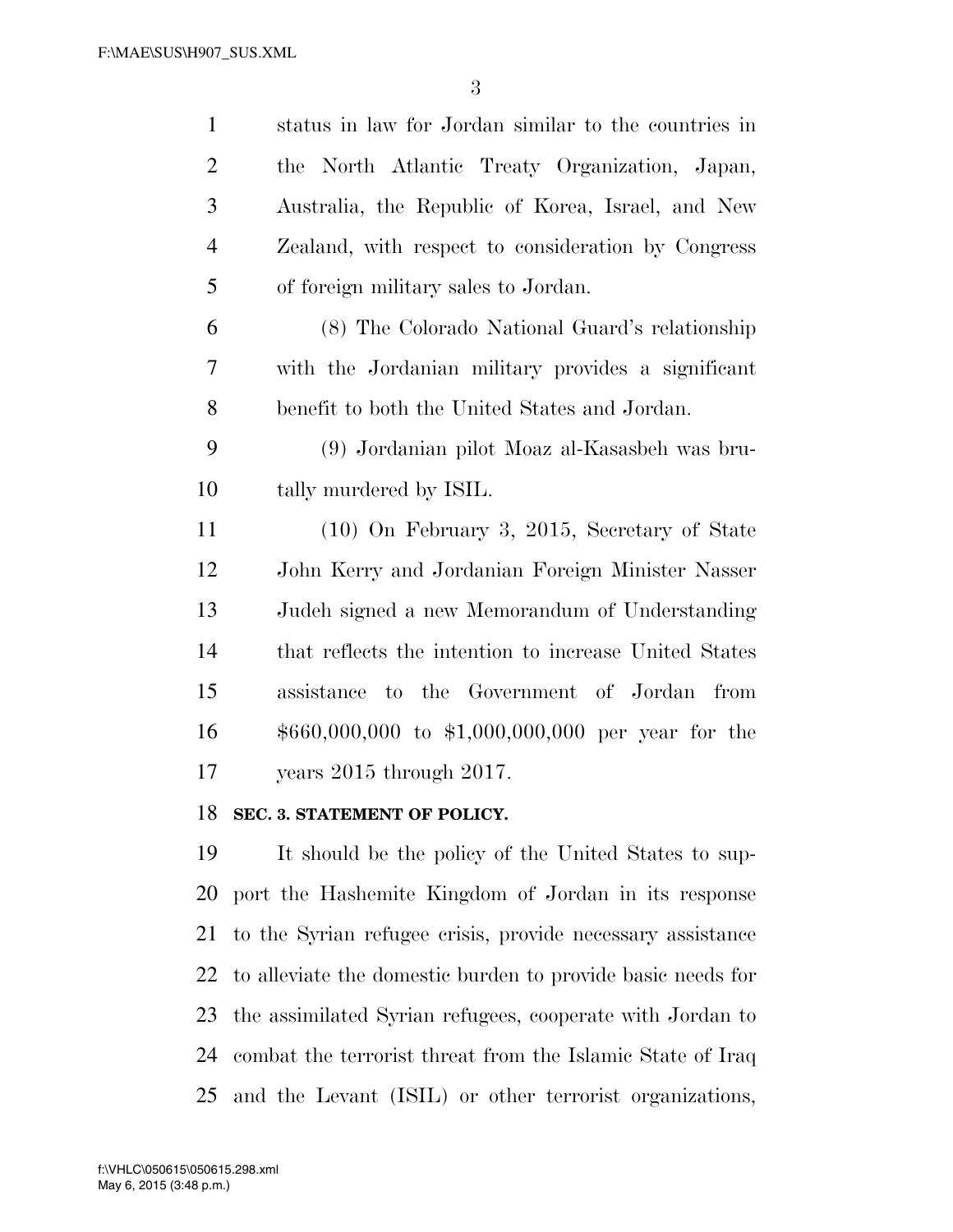and help secure the border between Jordan and its neigh-

bors Syria and Iraq.

**SEC. 4. SENSE OF CONGRESS.** 

 It is the sense of Congress that expeditious consider- ation of certifications of letters of offer to sell defense arti- cles, defense services, design and construction services, and major defense equipment to the Hashemite Kingdom of Jordan under section 36(b) of the Arms Export Control Act (22 U.S.C. 2776(b)) is fully consistent with United States security and foreign policy interests and the objec-tives of world peace and security.

### **SEC. 5. ENHANCED DEFENSE COOPERATION.**

 (a) IN GENERAL.—For the 3-year period beginning on the date of the enactment of this Act, the Hashemite Kingdom of Jordan shall be treated as if it were a country listed in the provisions of law described in subsection (b) for purposes of applying and administering such provi-sions of law.

 (b) PROVISIONS OF LAW.—The provisions of law de- scribed in this subsection are the following provisions of the Arms Export Control Act:

- 22 (1) Subsections (b)(2), (d)(2)(B), (d)(3)(A)(i), 23 and (d)(5) of section 3 (22 U.S.C. 2753).
- 24 (2) Subsections (e)(2)(A), (h)(1)(A), (h)(2) of section 21 (22 U.S.C. 2761).